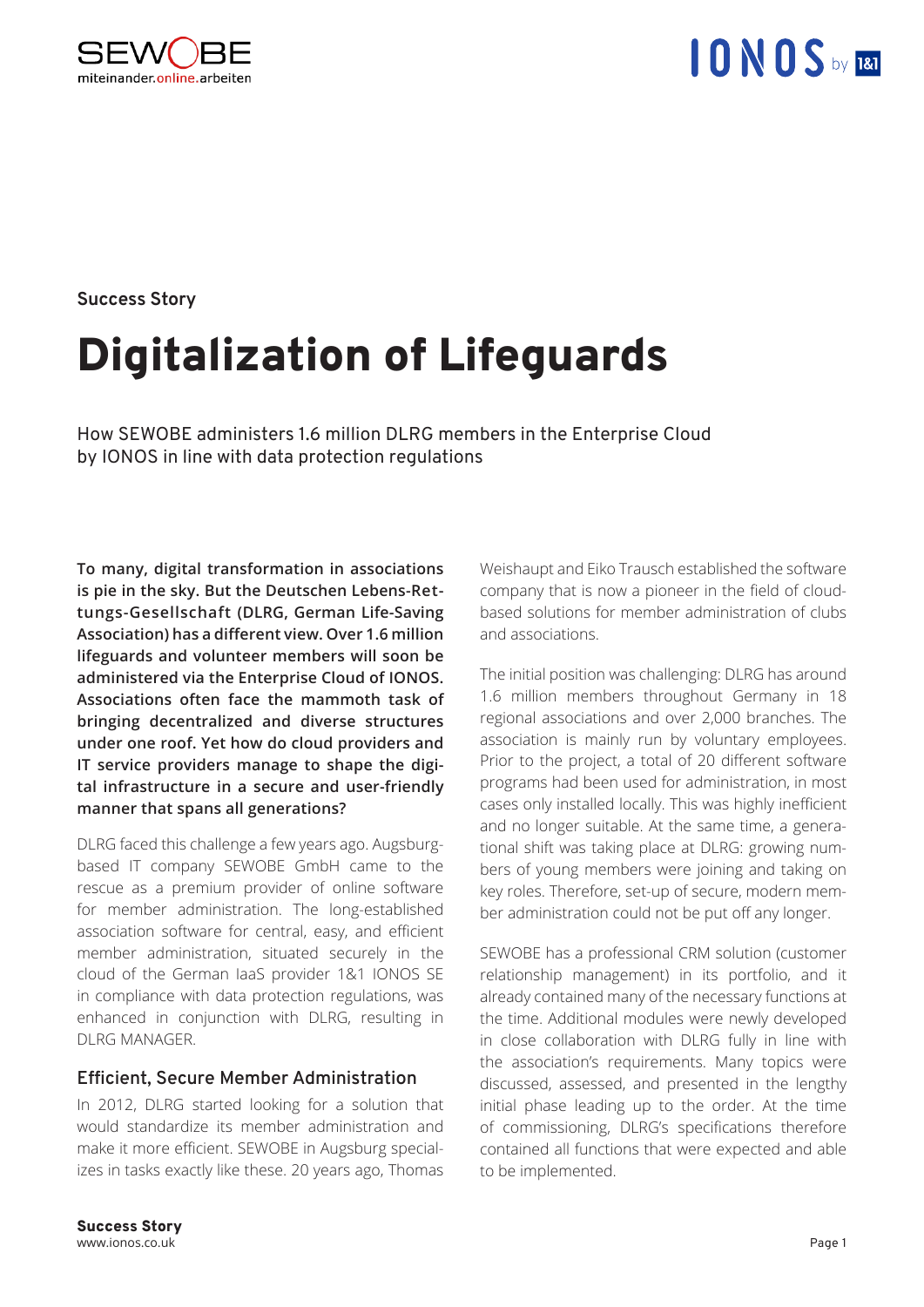



### **Safe Transition to the Cloud**

Another obstacle was that some sites still had no proper Internet connection, and therefore worked with stationary software that was synchronized with a central storage system. However, the error risk involved with the large number of synchronizations was far too high. It was therefore clear that central member administration accessible from all locations and devices was the only sensible solution.

In 2014, SEWOBE won the contract to develop a new CRM solution, initially for DLRG in Württemberg. At the time, the company was growing. Expansion and professionalization of its own server structures and networks were top on SEWOBE's agenda. As the association software was naturally used to administer large volumes of sensitive and personal data; the IT service provider was particularly keen to ensure that the data was stored on servers in Germany.

### **The Name Says It All: Data Center Designer**

SEWOBE soon opted for the Enterprise Cloud of IONOS, after reading about the company in an article

in the trade press. Thomas Weishaupt's team then set up a test account to see how the Data Center Designer (DCD) works. The DCD is the graphical user interface for efficient set-up and administration of the stacks of the Enterprise Cloud so that a cloud infrastructure can be set up and administered even more quickly and easily.

*"We got started with three or four servers on which we had set up our own environment with a file server, network server, and firewall. It all worked and performed very well, and was easy to install and administer."*

#### **Thomas Weishaupt**  IT Managing Director at SEWOBE

With the Enterprise Cloud, users can build an IT infrastructure in the cloud to meet their actual needs. The Data Center Designer is not a rigid, prefabricated package. Instead, it allows CPU, RAM, storage, and the network to be assembled into a precisely scalable virtual data center. Since requirements can change constantly, live vertical scaling (LVS) makes it possible to add new capacity to a virtual infrastructure at

Success Story www.ionos.co.uk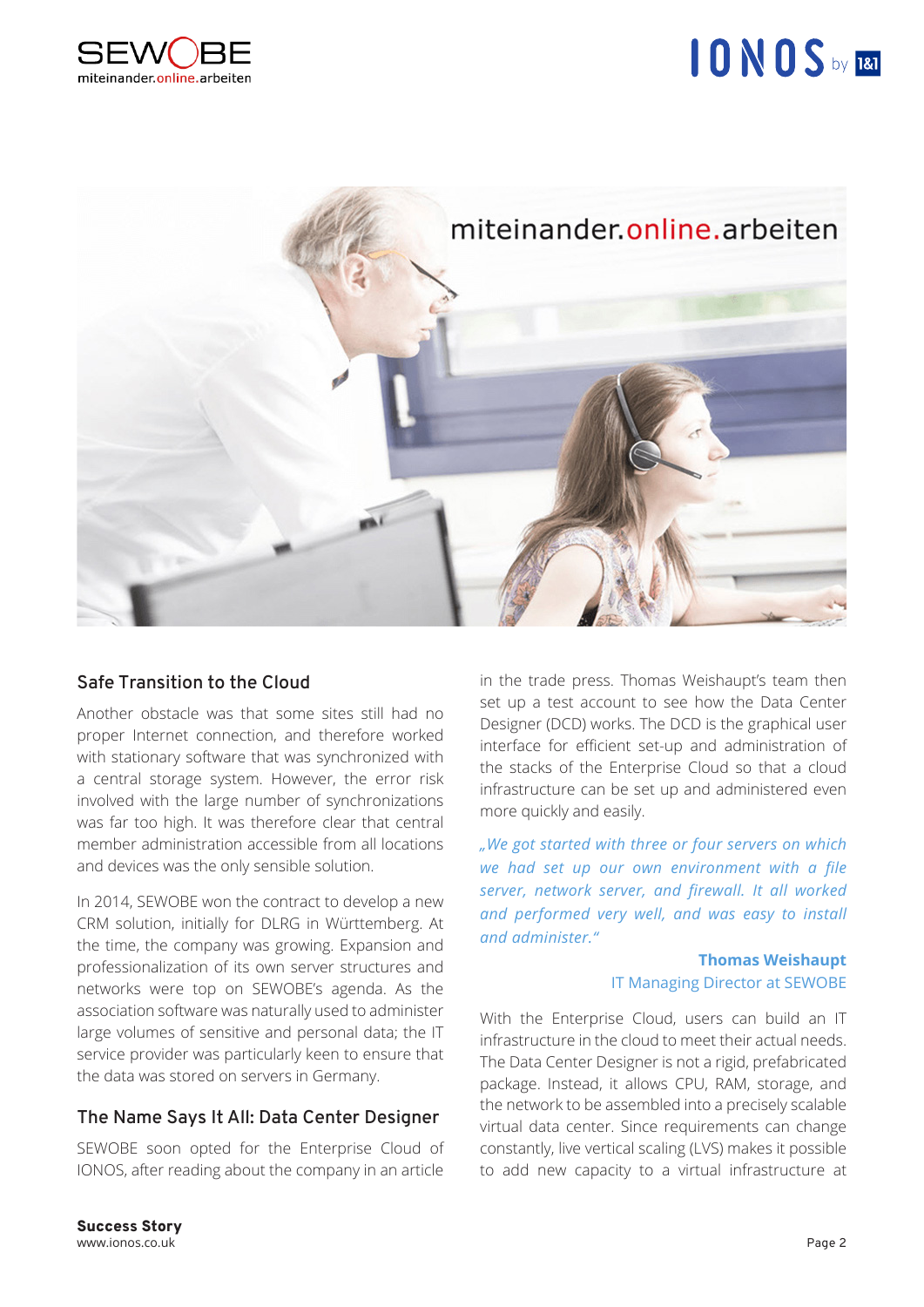



any time, including on a temporary basis – even during operation. Once the contract for the old root servers used up to that point had expired, SEWOBE fully migrated its stack to the TÜV-certified and SSLencrypted Enterprise Cloud.

*"The move was carried out relatively quickly and without a hitch. We only had to transfer database dumps. With the Enterprise Cloud, we created images and amended them to suit us via LAMP stack. The source code came from our old sourcecode administration."*

#### **Thomas Weishaupt**  IT Managing Director at SEWOBE

SEWOBE used the virtual data center in live operation from the outset. The scalability of the cloud servers has also proved to be highly stable: since the move, the data volumes that SEWOBE manages have become much larger as a result of the company's growth.

### **GDPR by Default**

Data protection is a key issue in cloud-based member administration. Beginning on May 25, 2018, all companies and organizations have had to apply the provisions of the EU General Data Protection Regulation (GDPR). However, according to Weishaupt, this was no problem at all when developing the solution for DLRG:

*"When we started the project in 2015, we knew nothing about the new Data Protection Regulation. But we automatically created our system in such a way that our authorization system only issues the most essential information. Because of the architectural structure, we have actually been complying with data-protection rules for some time."*

For instance, each certified DLRG program user can see only the data relevant to their specific task. The treasurer sees only the data necessary for accounting and finance. Anyone who works in member eligibility sees only the data relevant to this. Even so, it is obviously necessary to comply with the regulations that are essential for audit-compliant accounting under tax law. For example, the metadata of former members must be retained so that the business transactions for the stipulated period can be documented. Therefore, this data remains in the system, but is automatically hidden from normal users.

### **Germany-Wide Software Rollout**

At first, the solution was used only in the Württemberg regional association. The first local groups went online there in 2015; since then, 80 out of 250 branches have gone live. In 2016, SEWOBE also presented the solution to the Germany-wide committee of DLRG, which subsequently approved the nationwide launch of the software.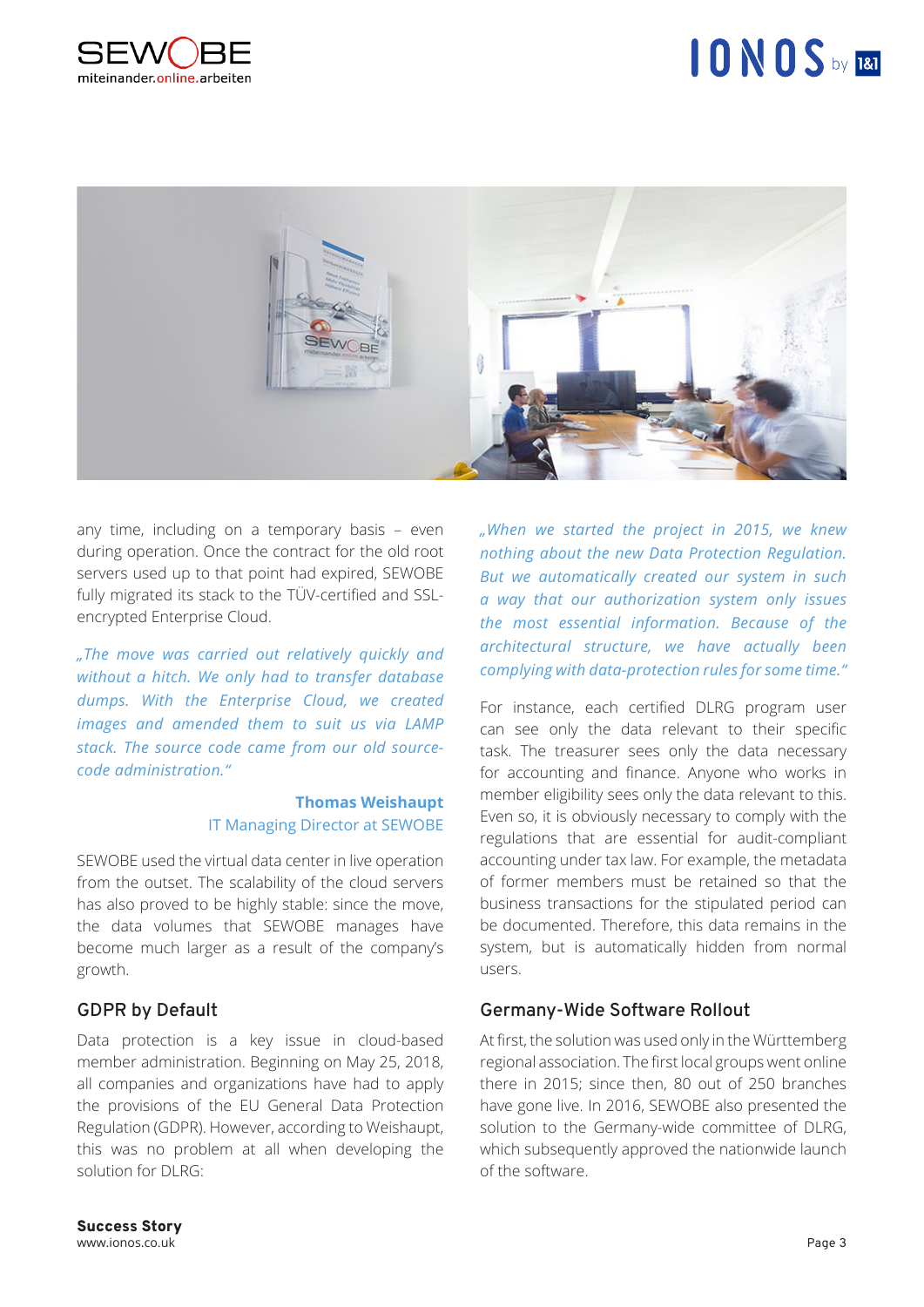

## $10 N0 S_{bV}$  181

The various systems in the regional associations had to be replaced to make way for central user administration. The advantages are obvious: administration of member data is now much faster and easier. The members, all of whom provide their services on a voluntary basis, no longer have to spend nearly as much time on burdensome administrative tasks. For instance, instead of having to be laboriously drawn up in the individual local groups and sent to the regional association, lists of members can simply be issued centrally via the Enterprise Cloud at the touch of a button.

### **Patience Is Rewarded**

There was a period of around five years between initial contact and the rollout across Germany. To begin with, DLRG and SEWOBE had to come together, analyze the highly complex initial situation, and develop the requirements that the system ultimately had to meet. The transition to the Enterprise Cloud of IONOS at the start of the development phase went extremely smoothly following a short test run. All 2,000 branches across Germany have been prepared for the system since November 2017. Via the regional associations, all branches can now log into the live system successively themselves once the necessary certificates have been attained in the training system. The outcome is efficient and straightforward member administration — audit-compliant and in line with data-protection rules. This means less timeconsuming administration work and consequently more time for what really matters: saving lives.



#### **Can we help you write your own success story?**

We've already helped countless other businesses in various industries do just that. Learn how the cloud can help you reach your business goals. If you're interested in unlocking your firm's potential and ensuring that your business remains future-proof, get in touch with us. Our Cloud Consultants are happy to offer expert advice and will demonstrate how shifting your IT to the IONOS Enterprise Cloud will best equip you to meet the challenges of a digital future.

Call or email us to learn more Tel: +49 30 57700-840 E-Mail: enterprise-cloud@ionos.com